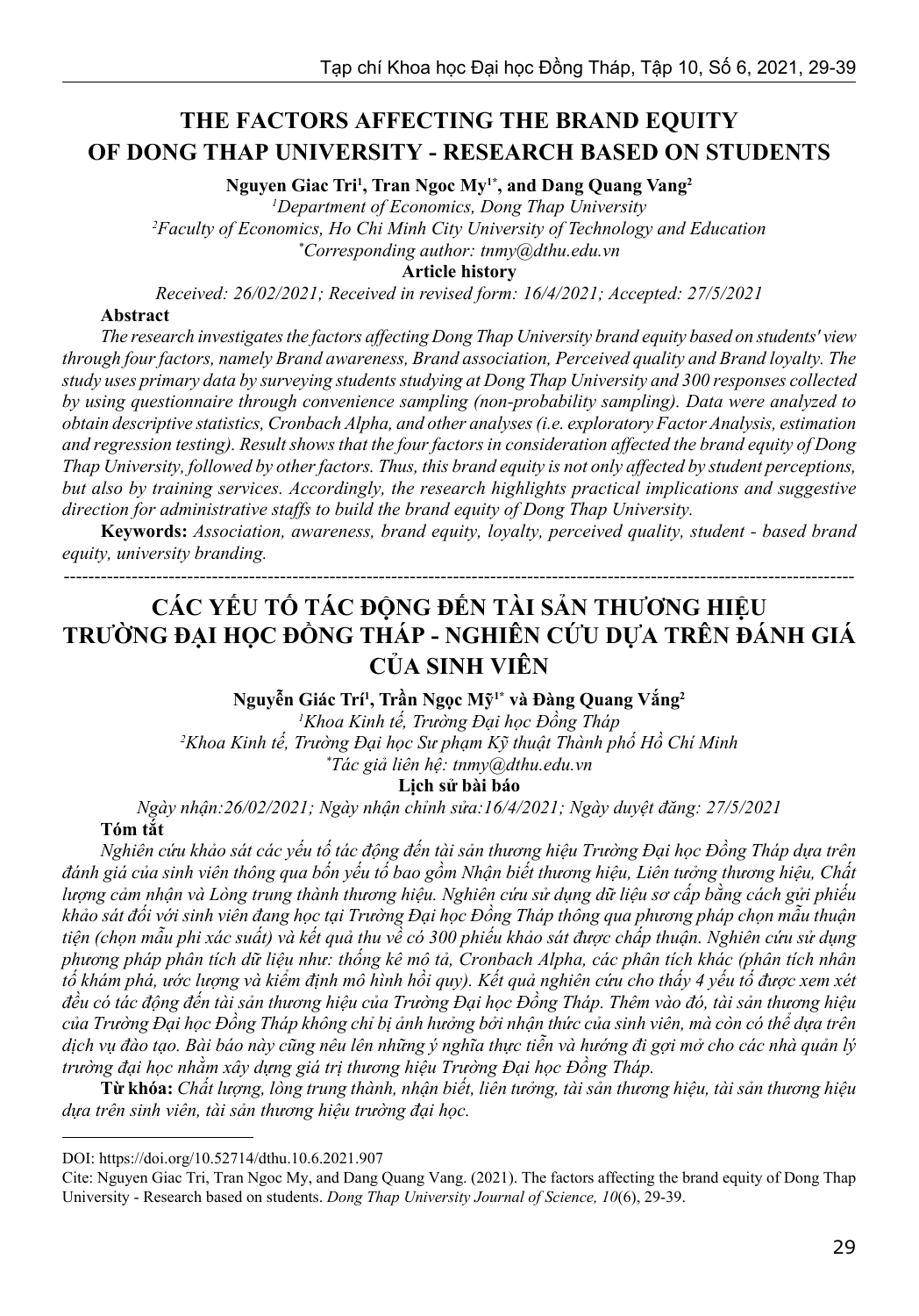# **1. Introduction**

In recent years, education reform activities at all educational levels, especially the tertiary level, have had many remarkable results. Universities not only focus on innovating teaching and learning contents and methods, but also strengthening coordination and cooperation with agencies, enterprises and employers to meet workforce needs. Besides, in order to improve the quality of teaching and learning, universities have constantly invested in facilities, teaching and learning equipment, libraries, practice rooms, experiments, and so on. However, there is another factor, which is vital to the existence and development of a university, is the strength of its brand name. The university brand helps universities attract students' choice, investment and cooperation from employers for quality improvement. Although research on brand equity has been done extensively in the fields of conventional goods and services manufacturing, it has not been widely studied in the education sector. Therefore, this study is conducted to find out the extent to which each factor has an impact on brand equity based on the assessment of students' perceptions at Dong Thap University, thereby giving some directions helping leaders and managers effectively develop Dong Thap University's brand equity.

# **2. Literature review**

# **2.1. Conceptual framework**

# *2.1.1. Brand equity*

During the past few decades, the concept of *brand equity* has increasingly concerned by marketing managers and researchers due to its major role as an important corporate intangible asset. There are many definitions of brand equity. Firstly, it has been defined by Aaker (1991, p. 4) as: a set of brand assets such as name awareness, loyal customers, perceived quality, and associations that are linked to the brand and add value to the product or service being offered. On the other hand, Keller (1993) focusing on marketing described it as the differential effect of brand knowledge on consumer response to the marketing of the brand. From the above definitions, it is indicated that brand equity is a very broad and abstract concept and can be viewed from a number of different perspectives. There are at least four perspectives on brand equity, namely customer market/consumer-based, product market/firm-based,

financial market, and employee-based (Aaker, 1996; Ailawadi *et al.*, 2003; Keller, 1993; Kim *et al.*, 2003; Netemeyer *et al.*, 2004; Supornpraditchai *et al.*, 2007; Yoo and Donthu, 2001).

• Financial-based brand equity (FBBE): The key role of FBBE is to quantify the financial value that brand equity provides to the firm. Aaker (1991, 1996), Agarwal and Rao (1996) delineate the financial value of brand equity by defining it as the ability of a brand to charge a higher price than unbranded equivalent charges. Kapferer (2008, p.14) defines FBBE as the 'net cash flow attributable to the brand after paying the cost of capital invested to produce and run the business and the cost of marketing".

• Consumer-based brand equity (CBBE): Keller (1993, p.2) views CBBE as "the differential effect of brand knowledge on consumer response to the marketing of the brand", and CBBE occurs "when the consumer is familiar with the brand and holds some favorable, strong, and unique brand associations in memory". He further elucidates that the "primary" associations with the brands result in brand beliefs and attitudes. The beliefs and attitudes can stem from the functionality, derived experiences, or symbolic values of the brand. Underlying this perspective is the notion that the power of a brand lies in what customers have learned, felt, seen, and heard about the brand.

• Product market/firm-based brand equity (MBBE): From a firm's point of view, brand equity represents attributes such as lower financial risk, incremental cash flow, higher rent, higher entry barriers, lower marketing, and distribution cost for extensions and protection from imitation via trade marking. The benefit of brand equity should ultimately be reflected in the brand's performance in the marketplace (Aaker 1991, 1996; Agarwal and Rao, 1996). Price premium is measured either by asking consumers how much more they would be willing to pay for a brand than for a private label or an unbranded product or by conducting conjoint studies in which brand name is an attribute.

• Employee based-brand equity (EBBE): is another brand equity dimension focusing on the employees' perception toward the organization brand. EBBE reflects "uniqueness of company brand associations, brand consistency, brand creditability and brand clarity" (Supornpraditchai *et al.*, 2007, p. 1728; Mourad *et al.*, 2011, p. 405).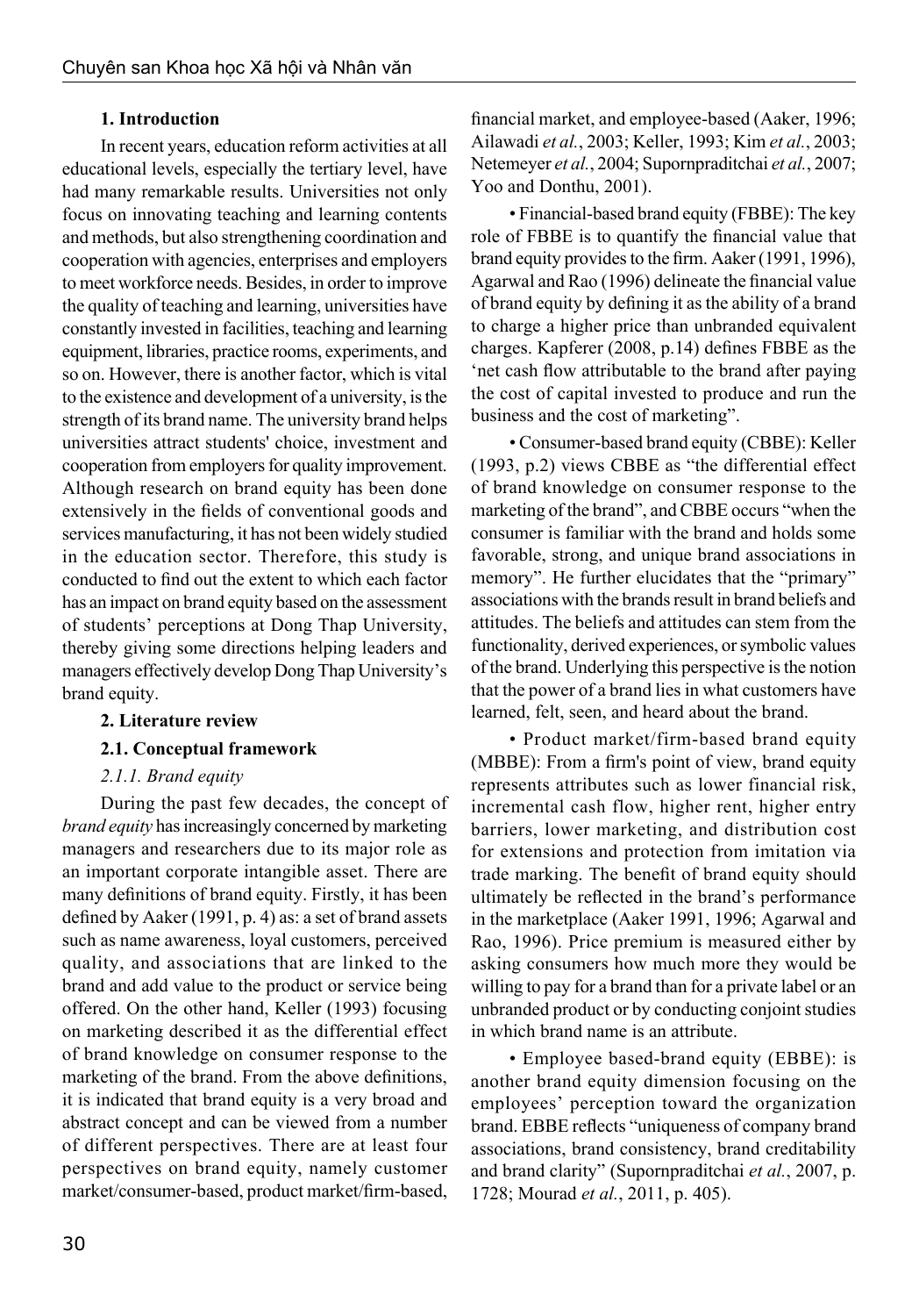# 2.1.2. University brand equity and *measurement aspects*

According to Law No. 34/2018/QH14 on amendments to the Law on higher education, the higher education institution is an educational institution of the national education system performing the training function of Higher education (university degree, master's degree and doctoral degree), science and technology activities, community service.

In recent years, higher education institutions have focused on university brand equity. To do this, universities have constantly improved the quality of training to meet the needs of learners, university training association with enterprises, investing in modern learning facilities and equipment. However, the most important issue is that higher education institutions need to take into consideration students' opinions on training quality and the university's image, thus evaluating their opinions (as consumers) to the university brand equity. From this assessment, university managers will identify the direction to promote the value of the university, thereby contributing to attracting students, attracting cooperation with employers. According to Chu Nguyen Mong Ngoc (2010), today's universities should consider students to be the service subjects to be provided with a special kind of service, especially training service (the concept of "training" here is much narrower than that with "education" on the humanity and concretized as professional training).

Some international and local researches inheriting from the brand equity model based on consumers (Aaker, 1991) have suggested a brand equity model that can be adapted and used in the training services sector such as Dennis *et al.* (2016), Dung (2019), Mourad *et al.* (2011), Pham Thi Minh Ly (2014), Vu Thi Thu Ha (2019). In the abovementioned researches, four components of the university brand were mentioned, namely *Brand awareness, Brand associations, Perceived quality, Brand loyalty*. Therefore, in this study, the authors decide to apply these four brand equity components in the context of Dong Thap University.

• Brand awareness: Brand awareness refers to the ability of a customer to recognize or remember a brand of a certain product (Aaker, 1991). According to Keller (1993), brand awareness consists of two factors: brand recall and brand recognition. Brand awareness indicates the ability of a customer to identify and differentiate a brand's characteristics from other brands' in the market. Brand awareness is an important component of brand equity. In higher education services, the university brand awareness is reflected in the ability of learners to recognize outstanding features when referring to higher education institutions, helping to distinguish one university from another. Thus, in order to make a decision to choose a school, students should be able to first identify which school is suitable for their needs so that they can make a decision. Thus, brand awareness is an indispensable component of brand equity in higher education institutions.

• Brand association: A brand association is anything that connects a consumer's mind with a brand. The related information helps to process and retrieve information, a source of differentiation and brand positioning, to know consumers' purchase intentions, and to create a positive attitude, as the foundation for the wide branding (Aaker, 1991). In the field of educational services, brand association shows that, when referring to universities, students associate specific attributes of the university such as good educational environment, diverse majors/chapters curriculum, good facilities, a team of experienced lecturers, and especially employment opportunity after graduation. This is the basis for learners to choose higher education institutions. Therefore, brand association is also an indispensable component in the field of education.

• Perceived quality is the overall opinion or assessment of a customer about the superiority or excellence of a product. Aaker (1991) defines perceived quality as the consumer's perception of the quality or superiority of a product brand. It is the difference between the total value a customer receives and the value they expect in a product or service when deciding to consume at a certain price. A brand is often accompanied by an overall perception of a customer about a product's quality. In fact, the actual quality of the brand that the business provides, and perceived quality do not often coincide, because the customer is not an expert in the field. However, the quality that customers perceive is the factor that customers use as a basis for implementing consumer behavior. Perceived quality in university is reflected in the learners' perceptions of the quality or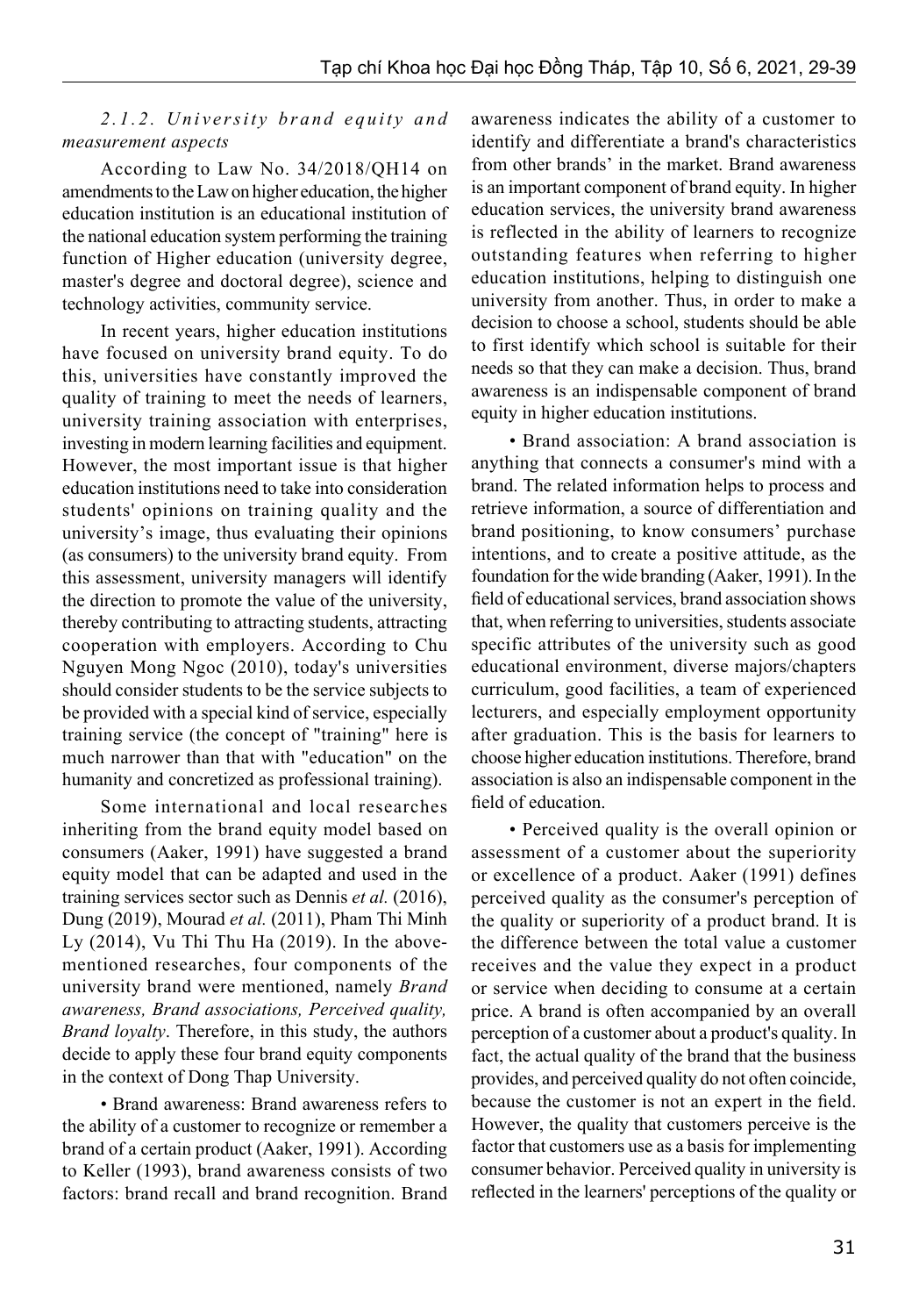superiority of a university brand in terms of the quality of the faculty, the curriculum or the extra-curricular activities of higher education institution. It must reflect the university's capacity to meet the needs of students, creating confidence in the ability to deliver higher levels of education and helping learners make admission decisions. Only when students experience good service quality can they decide to choose and stick to the school's services. In order to improve the students' perception of the school quality, university administrators need to create a unique advantage of the school, thereby creating the school's reputation (Dung, 2019).

• Brand loyalty: A consumer loyalty to a brand shows a consumer's tendency to buy and use products or services of a brand and repeat this behavior (Chaudhuri and Holbrook, 1999). The company benefits greatly from loyal customers who are satisfied with the company's product or service that these customers will recommend and persuade their relatives and friends to use its products (by word of mouth). The core of brand equity is customer loyalty. Loyalty level higher means the number of customers of the company more and thus, the company will increase sales and save marketing costs. In higher education and training services, brand loyalty is reflected in the strong connection between learners and the university. Student loyalty is seen as the most valuable asset of the university because once students gain loyalty, they can stay with the university for a long time and ready to recommend to other people and especially, after graduation, they are willing return to university to share their experience and contribute financially to the university.

# **2.2. Research models and hypotheses**

Aaker (1991) proposed the first comprehensive model of brand equity. He identified five aspects of brand equity, that is brand name perception, brand association, perceived quality, brand loyalty and other proprietary assets (for example: patent, trademark). Keller (1993) developed a consumerbased brand equity model that focused on familiarity and awareness, while at the same time facilitating strong and unique brand associations. He believed that brand equity is determined primarily by brand knowledge (including perception, attributes, interests, images, thoughts, feelings, attitudes and experiences). Then, these and other models were tested in many different contexts. Yoo and Donthu (2001) developed a multi-dimensional consumer-based brand equity scale, adapting the Aaker and Keller model but specifically focusing on brand awareness, perceived quality, associations and loyalty.

Keller (1993), who named the brand equity as customer-based brand equity (CBBE), drew on cognitive psychology to define brand equity as "the differential effect of brand knowledge on consumer response to the marketing of the brand" (p.8). A brand with strong equity is easily recognizable and recalled, and importantly creating a distinction strong enough to generate favorable response towards the brand.

In response to global competitive challenges, universities recently started developing better strategies for branding. Branding has been used as a differentiation strategy for education institutions. As the number of universities (public and private) has increased, the competition for students has risen. Moreover, facing local and global competition, education administrators in general, Dong Thap University administrators have realized that external or traditional branding efforts are important to build strong university brands as most of these efforts applied recently seemed to be focused on promotion and identity. As a result, universities started developing better brand strategies in response to global competitive challenges (Whisman, 2007), and branding has been considered as a differentiation strategy not only for traditional education but also higher education institutions (Jevons, 2006).

A study by Yuan *et al.* (2016) explored the concepts of brand identity and image associations of brand extensions in higher education and found that the identity-image linkage is influenced by consumers' perceived congruence and legitimacy of the brand extension. Based on extensive review of brand equity and university branding literature, Pinar et al. (2014) identified and validated the CBBE dimensions for reliable measurements of university brand equity. Hence, in this current research, a university brand equity assessment model is designed based on existing models of consumers-based brand equity and adapted for use in the training service sector because universities around the world and in Vietnam in particular operate more and more like service providers, and students are becoming more and more "consumers" (Mazzarol and Soutar, 2008).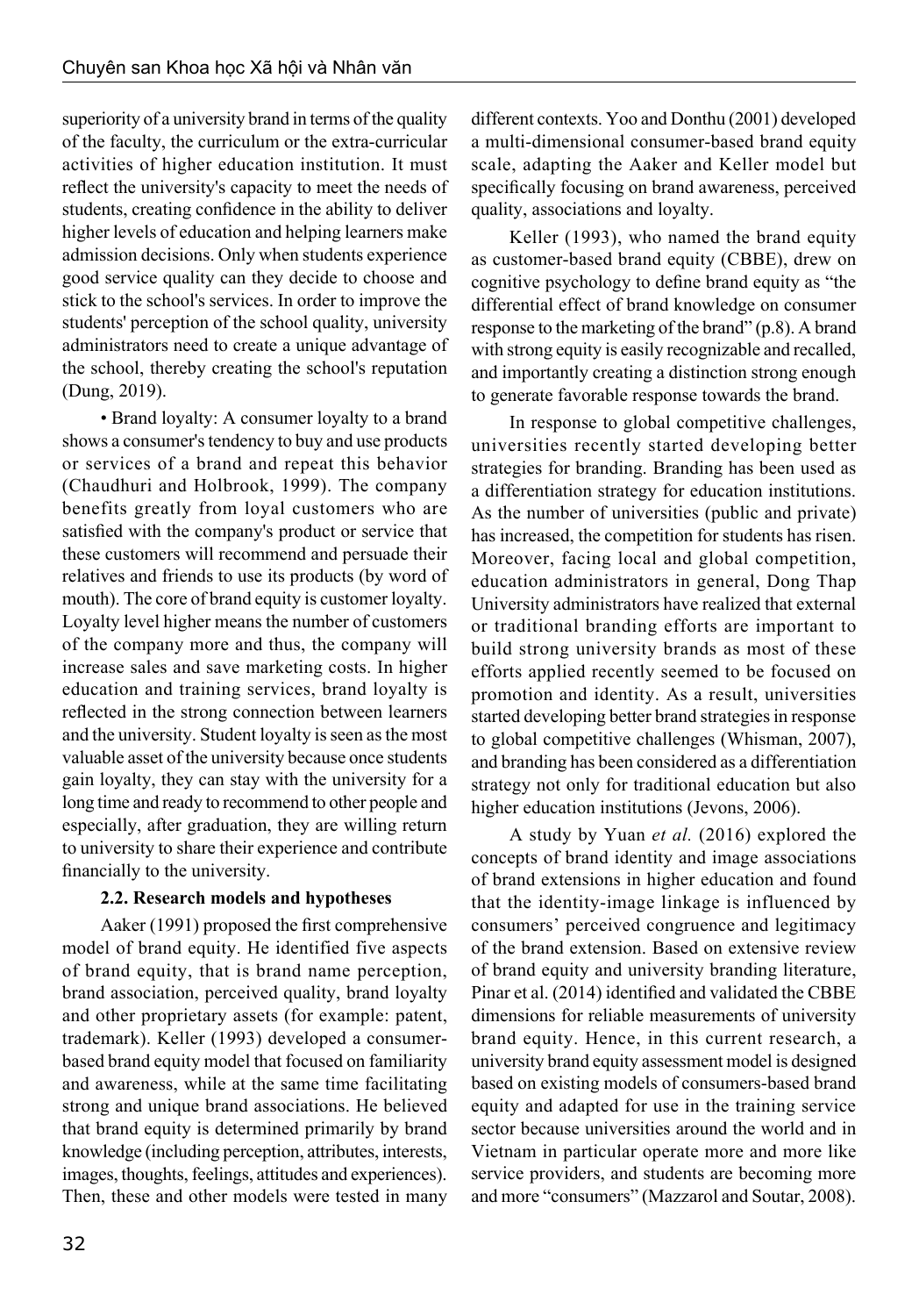As mentioned in conceptual framework, the current study opted to follow the model proposed by Dennis (2016), Dung (2019), Mourad *et al.* (2011), Pham Thi Minh Ly (2014), Vu Thi Thu Ha (2019) with four components: Brand awareness, Brand association, Perceived quality, Brand loyalty (Figure 1).



#### **Figure 1. Proposed research model**

This model is used to measure four components of brand equity based on consumers (students), which is also used to measure brand equity of Dong Thap University with 17 observed variables (14 measurable observational variables for brand equity components, and 03 measurable observational variables for brand equity). This study uses a 5-point Likert scale from 1 - Totally disagree to 5 - Totally agree. After testing the reliability of the scale by analyzing Cronbach's Alpha with SPSS software. The results show that all 17 observed variables to measure the concepts are satisfactory (total variable correlation coefficient > 0.3), presented in Table 2. So, these variables are used for exploratory factor analysis (EFA).

This research model demonstrates the relationship between the factors affecting the brand equity of Dong Thap University based on students. To do this research, the hypotheses are set up as follows:

Brand awareness has a positive influence on the brand equity of the University, this relationship has been tested in studies Aaker (2011), Dung (2019) and Vu Thi Thu Ha (2019). Accordingly, when learners have a positive awareness of a university brand, it will increase the value of the university's brand equity. Therefore, hypothesis  $H_1$  is proposed:

### *H1 : The brand awareness has a positive impact on the brand equity of the university.*

Brand association plays a particularly important role because once students have strong associations and think well about the brand they will love the brand. Moreover, a brand association will increase the value of the university brand (Dung, 2019; Vu Thi Thu Ha, 2019). A favorite brand becomes more competitive within a set of brands, so the tendency to engage and choose will increase. Therefore, hypothesis  $H_2$  is proposed:

#### *H2 : The brand association has a positive impact on the brand equity of the university.*

In the education field, students' choice of schools is carefully considered. Therefore, only when students perceive the quality of relevant services as a good service before, during and after the delivery of the service can they decide to choose and stick with their services. In addition, previous studies (Dung, 2019; Vu Thi Thu Ha, 2019) have also shown a positive relation between perceived quality and brand equity of the University. Therefore, hypothesis  $H_3$  is proposed:

### *H3 : The perceived quality has a positive impact on the brand equity of the university.*

Establishing a close link between students and the school for a long time is considered an important foundation for building the brand equity of the university (Dung, 2019; Pham Thi Minh Ly, 2014; Vu Thi Thu Ha, 2019). Student loyalty is considered as the most valuable asset of the school because once students gain loyalty, they can stay with the school for a long time. Therefore, hypothesis  $H_4$  is proposed:

### *H4 : The brand loyalty has a positive impact on the brand equity of the university.*

#### **3. Data and research methods**

#### **3.1. Data collection and sampling**

Research data was collected by surveying junior and senior students studying at Dong Thap University. The sample was collected through two steps: (1) selected the norm samples by majors (75% of pedagogical students and 25% of nonpedagogical students; this rate is taken in proportion to the proportion of students currently enrolled at Dong Thap University); (2) convenience sampling (non-probability sampling) with sample sizes from 135 - 270 and more (Costello and Osborne, 2005; Nguyen Dinh Tho, 2011). To achieve the expected number of samplings, the research team distributed 80 questionnaires to non-pedagogical students and 250 questionnaires to pedagogical students. After collecting and checking, 30 questionnaires were rejected. Thus, after collecting the 300 responses, these questionnaires were implicit and entered into SPSS software for further analysis.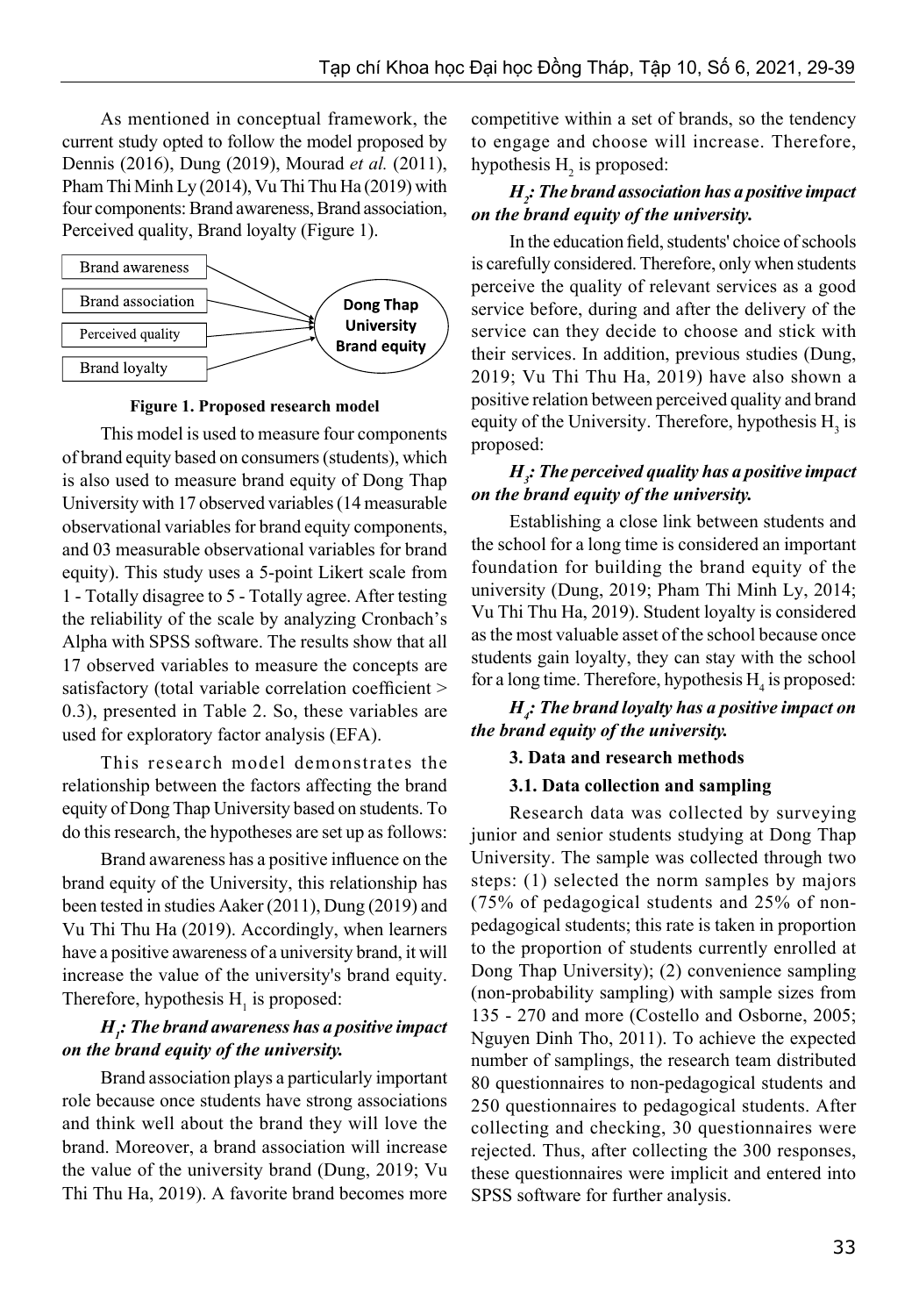# **3.2. Research methods**

We deployed the research in two stages:

*Stage 1:* Qualitative research to adjust and supplement the observed variable for the scale of research concepts to suit the research space of Dong Thap University. To do this, we conducted a target group discussion for students of Dong Thap University with a sample size of  $n = 10$ .

The use of interview, as the first phase data collection method in this study, is indicated by the need for face-to-face, in-depth exploration of issues, raised by respondents to the quantitative survey, which help to support more detailed investigation in the hope of gaining new insights into recurring problems. The initial intention in choosing 10 candidates of sample in this first stage had been to control and rejudge the relevance of the observed variables used in previous studies, whether they were completely consistent with this research space or not. The results showed that there was not much change in the sentences for the questions. Therefore, 17 observed variables are continued to be used for stage 2.

*Stage 2:* Quantitative research to test the reliability of the scale, as well as measure the impact of factors on the brand equity of Dong Thap University. To achieve this, we used analytical

methods including: (1) Descriptive statistical methods to statistic relevant information about the research sample such as gender, specialty, school year, etc.; (2) Cronbach's Alpha reliability test method is used to consider the reliability of observed variables measuring component concepts of brand equity, as well as the concept of brand equity; (3) Exploratory Factor Analysis (EFA) is used to again evaluate the reliability of observed variables measuring component concepts of brand equity, as well as the concept of brand equity through value convergence and differentiation; (4) Correlation analysis is used to examine the relationship between the four components of analysis (brand awareness, brand association, perceived quality and brand loyalty) to brand equity university. In addition, in this study, the authors also used multiple regression analysis to measure the impact of these components (X) on the brand equity of the university (Y).

# **4. Results and Discussion**

# **4.1. Sample Description Statistics**

After interviewing 80 non-pedagogical students and 250 pedagogical students using convenient sampling method, 300 valid survey samples meeting the requirements were included in the official study (Table 1).

| <b>Characteristics</b> |                          | Samples size $n = 300$ |           |  |  |
|------------------------|--------------------------|------------------------|-----------|--|--|
|                        |                          | Frequency              | Percent % |  |  |
| Gender                 | Male                     | 197                    | 65.7      |  |  |
|                        | Female                   | 103                    | 34.3      |  |  |
| Majors                 | Pedagogical students     | 226                    | 75.3      |  |  |
|                        | Non-pedagogical students | 74                     | 24.7      |  |  |
| School year            | Junior                   | 126                    | 42.0      |  |  |
|                        | Senior                   | 174                    | 58.0      |  |  |

### **Table 1. Survey sample information**

# **4.2. Testing Scale Reliability**

| Table 2. The official scales of components of the brand equity based on consumers |  |  |
|-----------------------------------------------------------------------------------|--|--|
|-----------------------------------------------------------------------------------|--|--|

| Encode            | Variable description                                                             |  |  |  |
|-------------------|----------------------------------------------------------------------------------|--|--|--|
|                   | <b>Brand awareness</b>                                                           |  |  |  |
| BAw1              | I can easily distinguish Dong Thap University from others                        |  |  |  |
| BAw2              | I could quickly remember the characteristics of Dong Thap University             |  |  |  |
| BA <sub>w</sub> 3 | I can remember and recognize Dong Thap University's logo quickly                 |  |  |  |
|                   | <b>Brand association</b>                                                         |  |  |  |
| BA <sub>s</sub> 1 | When talking about Dong Thap University, I think of a very good education        |  |  |  |
| BA <sub>s</sub> 2 | Dong Thap University has many diverse disciplines                                |  |  |  |
| BAs3              | Dong Thap University has many achievements in teaching and social activities     |  |  |  |
| BAs4              | Modern facilities of Dong Thap University ensure a good learning and researching |  |  |  |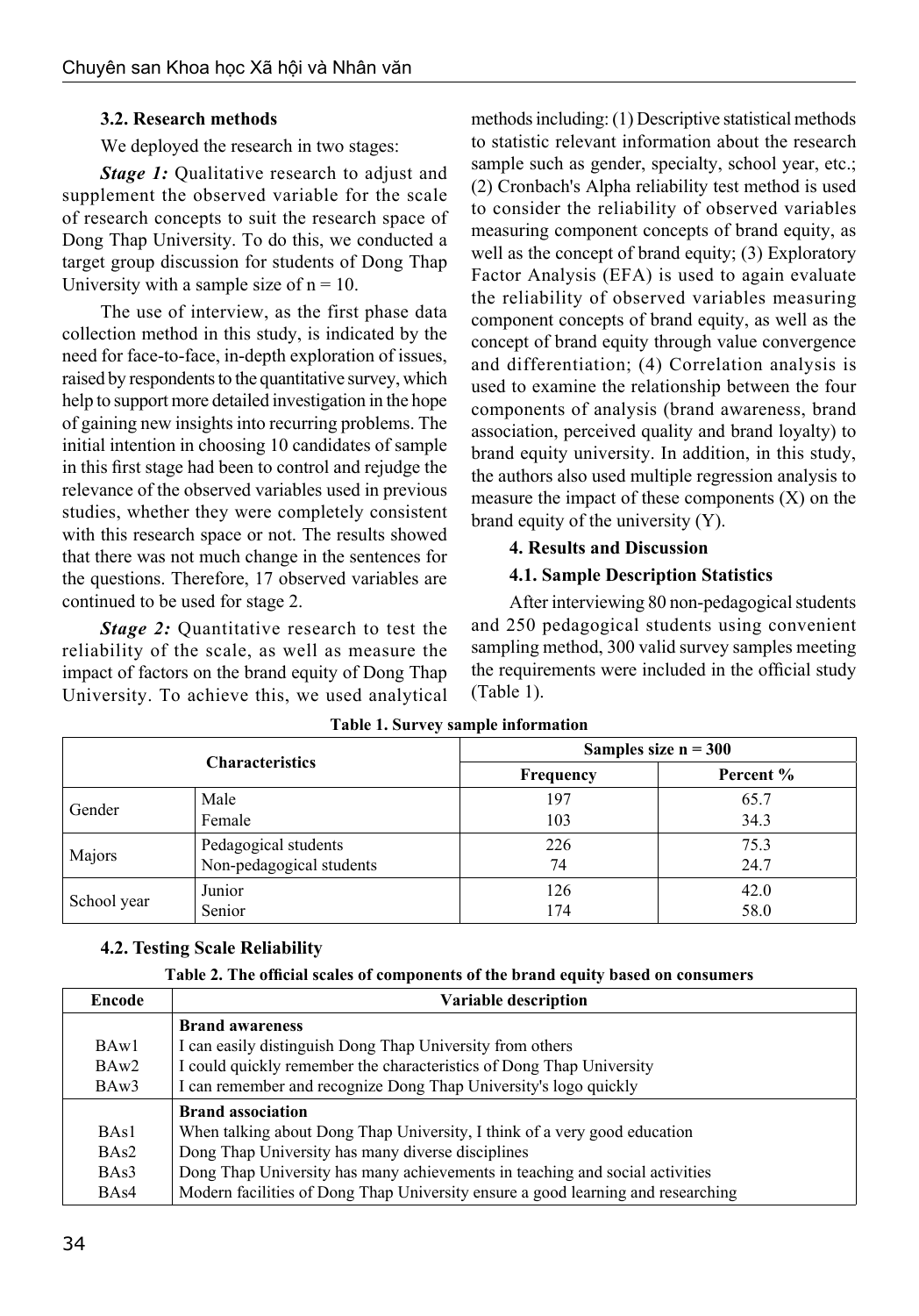|                   | <b>Perceived quality</b>                                                                            |
|-------------------|-----------------------------------------------------------------------------------------------------|
| PQ1               | Lecturers of Dong Thap University are capable and teach well                                        |
| PQ <sub>2</sub>   | The facilities of Dong Thap University meet the needs of students                                   |
| PQ3               | Information exchange between Dong Thap University and students is very well done                    |
| PQ4               | The staff of Dong Thap University can handle very well all the students' questions                  |
|                   | <b>Brand loyalty</b>                                                                                |
| BL1               | I choose Dong Thap University because of its brand                                                  |
| BL2               | I will not transfer schools during the school period                                                |
| BL <sub>3</sub>   | I will introduce Dong Thap University to my acquaintances                                           |
| CBBE1             | Although the universities have the same educational environment, I still prefer to study at Dong    |
|                   | Thap University instead of studying at another universities.                                        |
| CBBE <sub>2</sub> | Although other universities have the same learning conditions as Dong Thap University, I still      |
|                   | choose to study at Dong Thap University.                                                            |
| CBBE3             | Although other universities have strengths such as Dong Thap University, I still prefer studying at |
|                   | Dong Thap University.                                                                               |

The test of scale reliability of Student based brand equity of Dong Thap University is done through Cronbach's Alpha's reliability coefficient. After analyzing Cronbach's Alpha, all 14 observable variables of the four factor groups met the criteria (Cronbach's Alpha coefficient  $\geq 0.6$ and correlation variable coefficient - total correction  $\geq$  0.3), that is, the suitability of the model with the data is accepted (Table 3). Therefore, they are used to analyze the EFA.

| <b>Observable</b><br>variables                               | <b>Scale Mean</b><br>if Item Deleted              | <b>Scale Variance</b><br>if Item Deleted | <b>Corrected Item-</b><br><b>Total Correlation</b> | Cronbach's Alpha<br>if Item Deleted |  |  |  |
|--------------------------------------------------------------|---------------------------------------------------|------------------------------------------|----------------------------------------------------|-------------------------------------|--|--|--|
| Brand awareness (BAw), Cronbach's Alpha = 0.873              |                                                   |                                          |                                                    |                                     |  |  |  |
| BAw1                                                         | 7.4533                                            | 2.416                                    | 0.856                                              | 0.727                               |  |  |  |
| BAw2                                                         | 7.3133                                            | 2.871                                    | 0.633                                              | 0.931                               |  |  |  |
| BAw3                                                         | 7.4133                                            | 2.625                                    | 0.794                                              | 0.788                               |  |  |  |
|                                                              | Brand association (BAs), Cronbach's Alpha = 0.812 |                                          |                                                    |                                     |  |  |  |
| BAs1                                                         | 10.3533                                           | 4.296                                    | 0.620                                              | 0.769                               |  |  |  |
| BAs2                                                         | 9.6400                                            | 4.138                                    | 0.674                                              | 0.743                               |  |  |  |
| BAs3                                                         | 10.0567                                           | 4.174                                    | 0.613                                              | 0.773                               |  |  |  |
| BAs4                                                         | 10.3000                                           | 4.458                                    | 0.617                                              | 0.771                               |  |  |  |
| Perceptible quality (PQ), Cronbach's Alpha = 0.851           |                                                   |                                          |                                                    |                                     |  |  |  |
| PQ1                                                          | 11.2367                                           | 4.623                                    | 0.713                                              | 0.801                               |  |  |  |
| PQ <sub>2</sub>                                              | 10.7633                                           | 5.439                                    | 0.589                                              | 0.851                               |  |  |  |
| PQ3                                                          | 11.6367                                           | 4.419                                    | 0.716                                              | 0.800                               |  |  |  |
| PQ4                                                          | 11.4233                                           | 4.539                                    | 0.754                                              | 0.783                               |  |  |  |
| Brand loyalty (BL), Cronbach's Alpha = $0.758$               |                                                   |                                          |                                                    |                                     |  |  |  |
| BL1                                                          | 7.1733                                            | 1.916                                    | 0.642                                              | 0.611                               |  |  |  |
| BL <sub>2</sub>                                              | 6.7667                                            | 2.179                                    | 0.590                                              | 0.675                               |  |  |  |
| BL <sub>3</sub>                                              | 7.2933                                            | 2.128                                    | 0.536                                              | 0.735                               |  |  |  |
| Consumer-based brand equity (CBBE), Cronbach's Alpha = 0.807 |                                                   |                                          |                                                    |                                     |  |  |  |
| CBBE1                                                        | 7.5500                                            | 1.419                                    | 0.821                                              | 0.556                               |  |  |  |
| CBBE2                                                        | 7.5633                                            | 1.484                                    | 0.719                                              | 0.665                               |  |  |  |
| CBBE3                                                        | 7.5133                                            | 1.863                                    | 0.456                                              | 0.928                               |  |  |  |

### **Table 3. Results of the reliability calculation of the scale**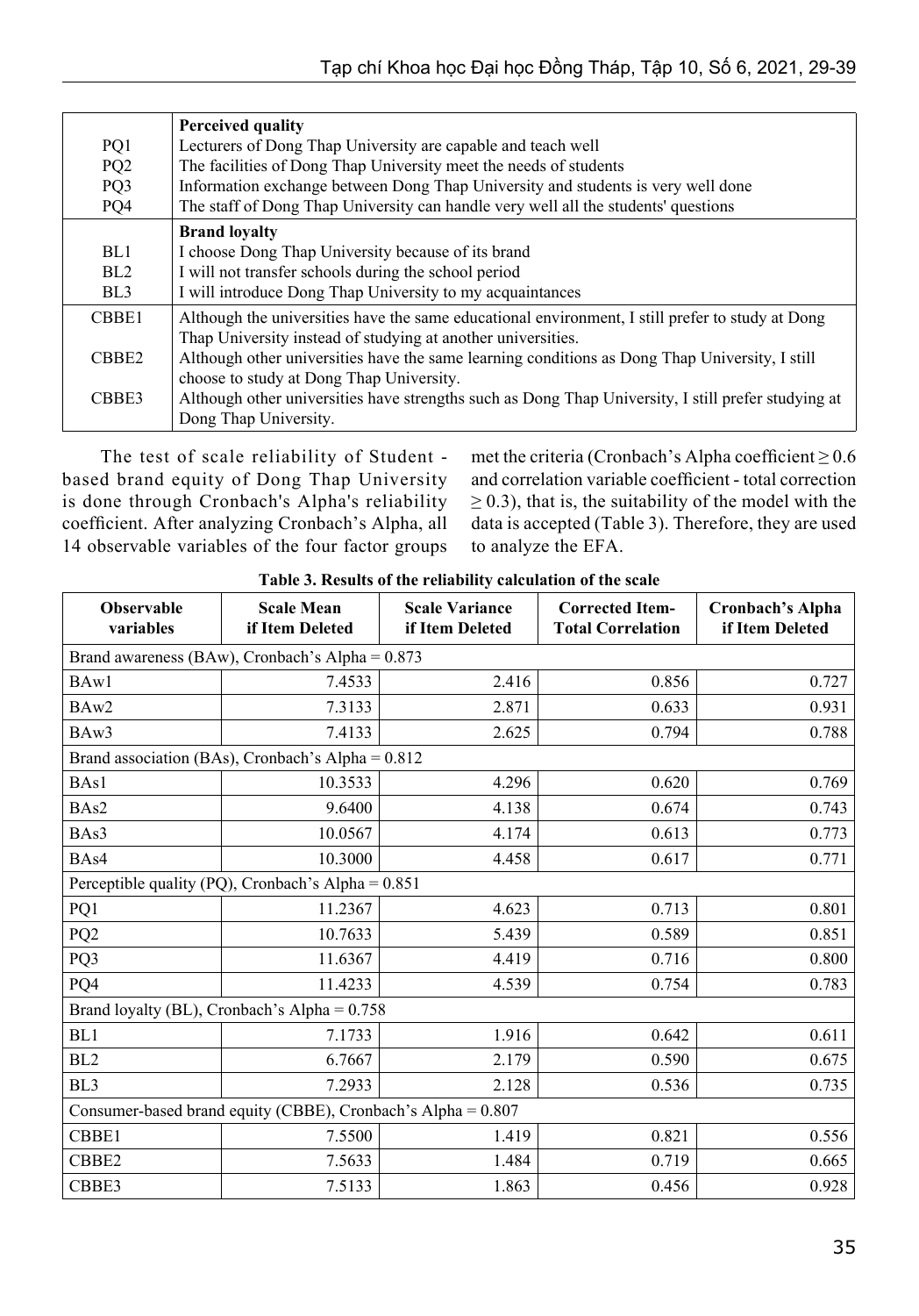# **4.3. Exploratory Factor Analysis (EFA)**

Our research team conducted an EFA analysis on the four brand equity components (14 observed variables), the analysis results showed that all 14 observed variables were satisfactory (with Factor loading  $> 0.5$ ) and extracted into the four factors as proposed model.

Using extraction method as Principal Component Analysis and Varimax with Kaiser Normalization as rotation method, the EFA for the independent variables shows the KMO coefficient =  $0.761 > 0.5$ with  $\text{Sig} = 0.000 \le 0.05$ , indicating that the observed

variables are close to the same factor correlating. Also, the total extracted variance of  $71.157\% > 50\%$ shows that these four factors explain 71.157% the variation of the dataset. Using extraction method as Principal Axis Factoring and Promax with Kaiser Normalization as rotation method, the EFA of the dependent variable group showed that KMO and Bartlett's in the analysis of factors have sig.  $= 0.000$ and  $KMO = 0.574 > 0.5$ . Therefore, the extracted scales are acceptable. All three observed variables have factor loadings greater than 0.5. Thus, the scale satisfies the convergence value and reliability.

|                                                   | <b>Factor loading</b> |                  |              |                         |  |  |
|---------------------------------------------------|-----------------------|------------------|--------------|-------------------------|--|--|
| <b>Observable variables</b>                       | 1                     | $\boldsymbol{2}$ | $\mathbf{3}$ | $\overline{\mathbf{4}}$ |  |  |
| PQ4                                               | 0.871                 |                  |              |                         |  |  |
| PQ3                                               | 0.854                 |                  |              |                         |  |  |
| PQ1                                               | 0.843                 |                  |              |                         |  |  |
| PQ <sub>2</sub>                                   | 0.751                 |                  |              |                         |  |  |
| BAs1                                              |                       | 0.814            |              |                         |  |  |
| BAs4                                              |                       | 0.810            |              |                         |  |  |
| BAs2                                              |                       | 0.762            |              |                         |  |  |
| BAs3                                              |                       | 0.695            |              |                         |  |  |
| BAw1                                              |                       |                  | 0.929        |                         |  |  |
| BAw3                                              |                       |                  | 0.922        |                         |  |  |
| BAw2                                              |                       |                  | 0.723        |                         |  |  |
| BL <sub>2</sub>                                   |                       |                  |              | 0.841                   |  |  |
| BL1                                               |                       |                  |              | 0.811                   |  |  |
| BL <sub>3</sub>                                   |                       |                  |              | 0.691                   |  |  |
| Post EFA testing                                  |                       |                  |              |                         |  |  |
| Eigenvalue                                        | 4.126                 | 2.789            | 1.726        | 1.322                   |  |  |
| Extraction Sums of Squared Loadings (Cumulative%) | 29.471                | 49.391           | 61.716       | 71.157                  |  |  |
| Cronbach's Alpha                                  | 0.851                 | 0.812            | 0.873        | 0.758                   |  |  |

**Table 4. Results of EFA of components impacting university brand equity**

At the same time, the authors also performed an EFA analysis for the brand equity scale (03 observed variables), the analysis results showed that all three observed variables were satisfactory (with Factor loading  $> 0.5$ ) and extracted into 01 factor;  $0.5 \leq KMO = 0.574 \leq 1$ , so the EFA analysis was appropriate. In addition, the total extracted variance was 73.149%, which means that the extraction factor explained 73.149% of the variation of the data set.

# **4.4. Multiple Regression Analysis**

Multiple Regression Analysis shows that the

adjusted  $\mathbb{R}^2$  is 0.423, ie 42.3% the variation of CBBE explained by variation of 4 independent variables BAs, BAw, PQ, BL. Durbin - Watson  $d = 1.680$  $(1 < d < 3)$  showed no correlation between residuals. The sig. value of  $F = 55.906$  equals to 0.000, ie the linear regression model given is consistent with the collected data.

This regression model shows that the independent variables (Brand Awareness, Brand Association, Perceived Quality, Brand Loyalty) have a positive impact on the brand value of Dong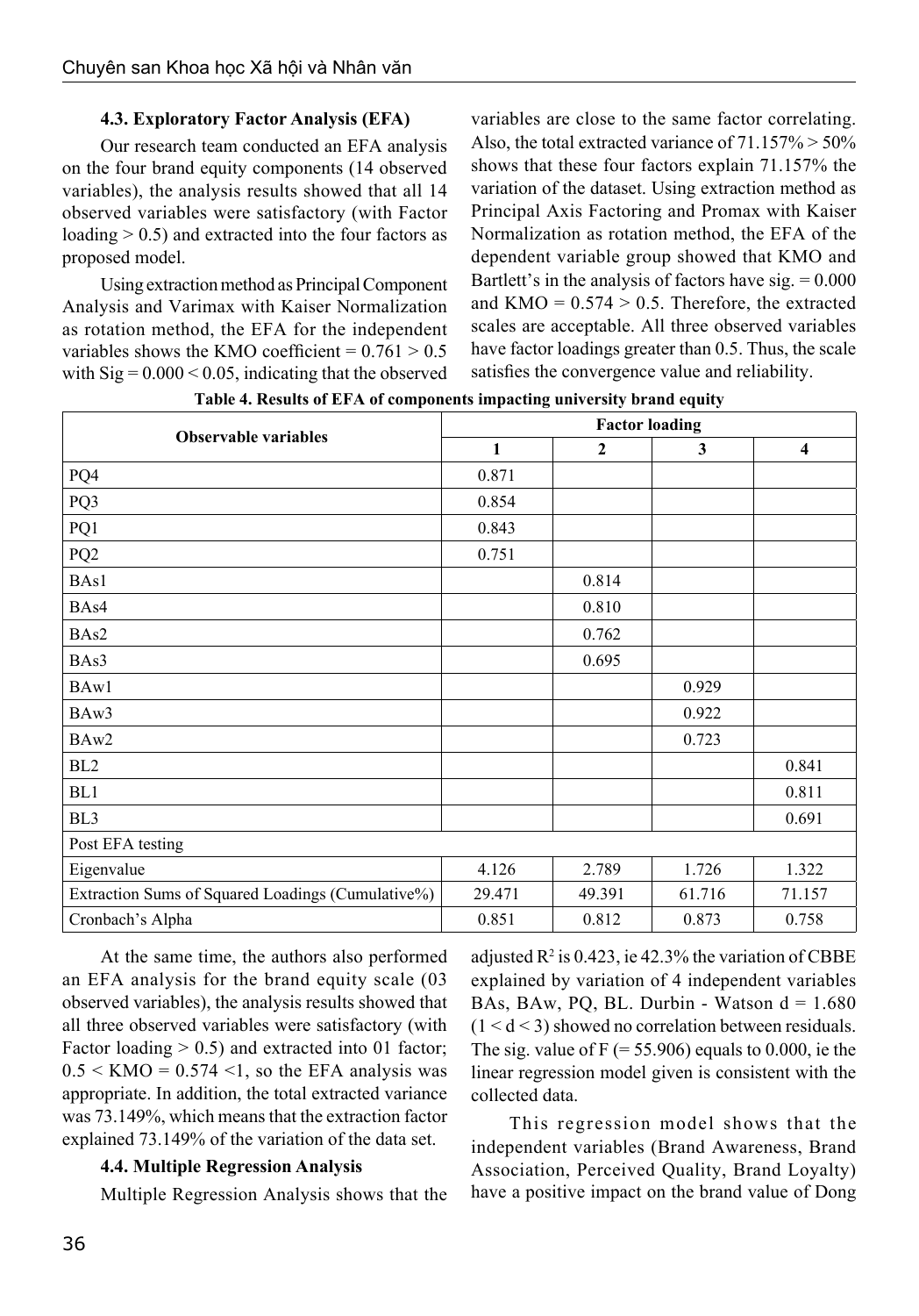| Model                               | <b>Unstandardized Coefficients</b> |                   | <b>Standardized</b><br><b>Coefficients</b> |       | Sig.  | Collinearity<br><b>Statistics</b> |       |
|-------------------------------------|------------------------------------|-------------------|--------------------------------------------|-------|-------|-----------------------------------|-------|
|                                     | B                                  | <b>Std. Error</b> | <b>Beta</b>                                |       |       | Tolerance                         | VIF   |
| (Constant)                          | 0.681                              | 0.226             |                                            | 3.011 | 0.003 |                                   |       |
| <b>BAw</b>                          | 0.332                              | 0.037             | 0.435                                      | 8.935 | 0.000 | 0.813                             | 1.230 |
| PQ                                  | 0.243                              | 0.037             | 0.287                                      | 6.510 | 0.000 | 0.994                             | 1.006 |
| BL                                  | 0.142                              | 0.045             | 0.160                                      | 3.186 | 0.002 | 0.762                             | 1.312 |
| <b>BAs</b>                          | 0.133                              | 0.045             | 0.147                                      | 2.972 | 0.003 | 0.785                             | 1.273 |
| Adjusted R Square = $0.423$         |                                    |                   |                                            |       |       |                                   |       |
| Durbin-Watson $= 1.680$             |                                    |                   |                                            |       |       |                                   |       |
| Anova (F = 55.906; Sig. = $0.000$ ) |                                    |                   |                                            |       |       |                                   |       |

**Table 5. Results of the regression analysis**

Thap University. The results completely agree with those of Vu Thi Thu Ha (2019). However, in terms of the impact level, there is a heterogeneity between this study and the study of Vu Thi Thu Ha (2019), specifically in the author's study, the impact level of the brand equity factors of universities in order: brand awareness, perceived quality, brand loyalty and brand association, while Vu Thi Thu Ha's (2019) study shows sequential impact: brand awareness, brand association, brand loyalty and perceived quality. This difference could be due to the different research space. In addition, brand loyalty is proven to have an impact on the brand equity of Dong Thap University. This finding is in agreement with research results of Pham Thi Minh Ly (2014). However, there is also a difference in the study and Pham Thi Minh Ly (2014) is that the authors' study found the impact of three components: brand awareness, brand association and perceived quality of university's brand equity. This may be because Pham Thi Minh Ly's research is a joint study for universities in Ho Chi Minh City, not specific to any particular university, so the difference in the results of the study. Therefore, the results of authors' study are completely acceptable.

As presented in Table 3, all of the T-Statistics are larger than 1.96, so it can say that the outer model loadings are highly significant. So  $H_1$ ,  $H_2$ ,  $H_3$  and  $H_4$ are adopted.

#### **5. Discussion and Recommendation**

# **5.1. Discussion**

From the results of regression analysis, it shows that four factors in the model made up Student - based brand equity of Dong Thap University. Branding is not only for firms but also for the education sector. The empirical data and the statistical tests in this study support the existence of causal relationship between the four components - brand awareness, brand associations, Perceived quality and brand loyalty and Student - based brand equity of Dong Thap University, which is consistent with the research hypothesis and the results of previous relevant studies. According to Aaker (1991), perceived quality acts as a differentiation tool, brand awareness builds the familiarity-liking sight and is a signal of substance. The research results actually show that the student's assessment contributes greatly to the brand equity of Dong Thap University, in which brand awareness is the most influential factor to the brand equity of Dong Thap University and perceived quality in the second place. The image and identity of the university is the key determinant in which students consider reputation as important. The quality in education with other related services provided by the university develop satisfaction which resultantly enhance the image of the university. Therefore, Office of Information and Communication of Dong Thap University is established as a perfectly right decision, in line with today's trend, when students/learners are the main decision-maker in choosing a major school.

One question may come up at this point "Is the research model really suitable when the four factors in the research model only explain 42.3% for the dependent variable - brand equity of Dong Thap University based on consumers?". The previous studies on this issue using Aaker's brand equity scale also show similar research results, with three or four factors as in the authors' study. However, maybe due to the characteristics of the education sector in general and Dong Thap University in particular, the brand equity of Dong Thap University is not only based on the student's perceptions but also strongly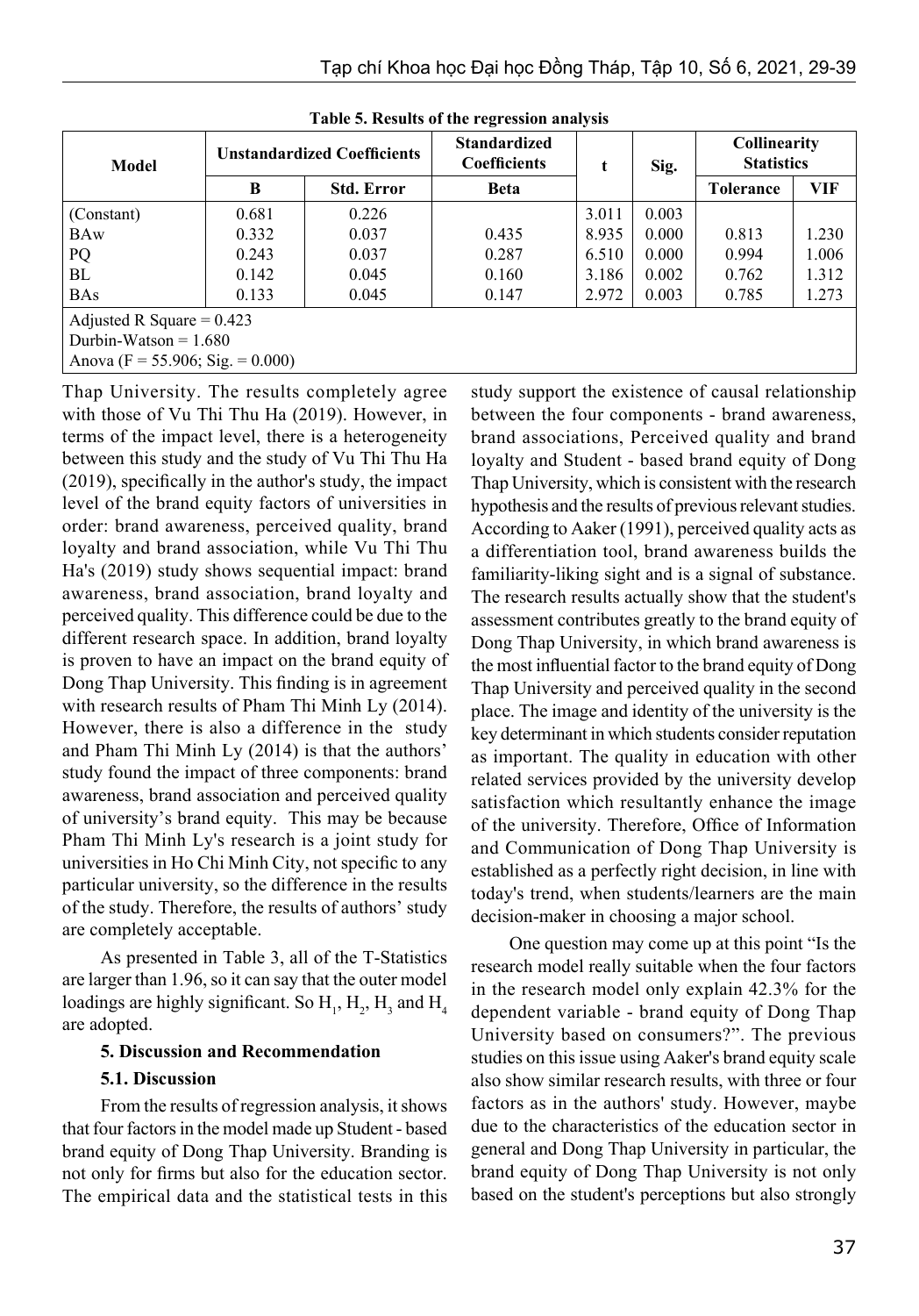influenced by the student's family (parents tend to orient or choose a major for their childen), or based on the services of training at the university (degree of acceptance by the employer to the student after graduation). Therefore, it is necessary to have a follow-up study expanding the research model to more fully evaluate the factors that make up brand equity of Dong Thap University.

# **5.2. Recommendation**

Creating a brand in the field of higher education requires a lot of time and effort. For Dong Thap University (a university with strengths in the pedagogical field has switched to multi-disciplinary and multi-field training in recent years), building brand assets is a necessary, important and vital task, creating momentum for sustainable development in the future. From there, it is possible to create a competitive advantage over other universities in the region.

The research results have shown that among factors affecting brand equity of Dong Thap University, brand awareness is the most influential factor, followed by perceived quality, brand loyalty, and brand association. Therefore, the School Board should assign tasks to each subordinate unit, especially Office of Information and Communication of Dong Thap University roles in promoting brand awareness features, brand image of Dong Thap University. From the view of this research findings, it has been recommended that Dong Thap University should focus on advertisement to attract more attention fromof potential students in their university selection. In order to build the brand equity of Dong Thap University, some solutions are proposed by the research team such as: to promote the building of characteristics of Dong Thap University to distinguish it from other universities: color, logo, student uniform, etc.; to continue to improve the quality of the teaching staffs, the quality of scientific research, the ability to communicate, answer questions, and advise students. Other solutions to be considered is investing in building facilities, building a friendly learning environment to help students promote their abilities and creativity. Thereby, students will likely feel satisfied when studying at the school, improving student loyalty.

**Acknowledgement:** This research is supported by science and technology project, Dong Thap University. Code: SPD2020.01.23.

# **References**

- Aaker, D. (1991). *Building strong brands*. New York: Free Press.
- Aaker, D. A. (1996). Measuring brand equity across products and markets. *California Management Review, 38*(3), 102-120.
- Ailawadi, K. L., Lehmann, D. R., & Neslin, S. A. (2003). Revenue premium as an outcome measure of brand equity. *Journal of Marketing, 67*(4), 1-17.
- Agarwal, M. K., & Rao, V. R. (1996). An empirical comparison of consumer-based measures of brand equity. *Marketing Letters, 7*(3), 237-247.
- Chaudhuri, A., & Holbrook, M. B. (2001). The chain of effects from brand trust and brand affect to brand performance: the role of brand loyalty. *Journal of Marketing, 65*(2), 81-93.
- Chu Nguyễn Mộng Ngọc. (2010). Giá trị cảm nhậm về đào tạo đại học từ góc nhìn sinh viên. *Tạp chí Phát triển và Hội nhập, 4*, 7-12.
- Costello, A. B., & Osborne, J. (2005). Best practices in exploratory factor analysis: Four recommendations for getting the most from your analysis. *Practical Assessment, Research, and Evaluation, 10*(7), 1-9.
- Dennis, C., Papagiannidis, S., Alamanos, E., & Bourlakis, M. (2016). The role of brand attachment strength in higher education. *Journal of Business Research, 69*(8), 3049-3057.
- Dung, T. V. (2019). Customer based brand equity and university brand management. *VNU Journal of Science: Economics and Business, 35*(4), 94-106.
- Jevons, C. (2006). Universities: a prime example of branding gone wrong. *The Journal of Product and Brand Management, 15*(7), 466-467.
- Kapferer, J. N. (2008). The new strategic brand management: Creating and sustaining brand equity long term. *Kogan Page Publishers*.
- Keller, K. L. (1993). Conceptualizing, measuring, and managing customer-based brand equity. *Journal of Marketing, 57*(1), 1-22.
- Keller, K. (2003). *Strategic brand management: Building, measuring and managing brand equity* (2nd ed.). Englewood Cliffs,NJ: Prentice-Hall.